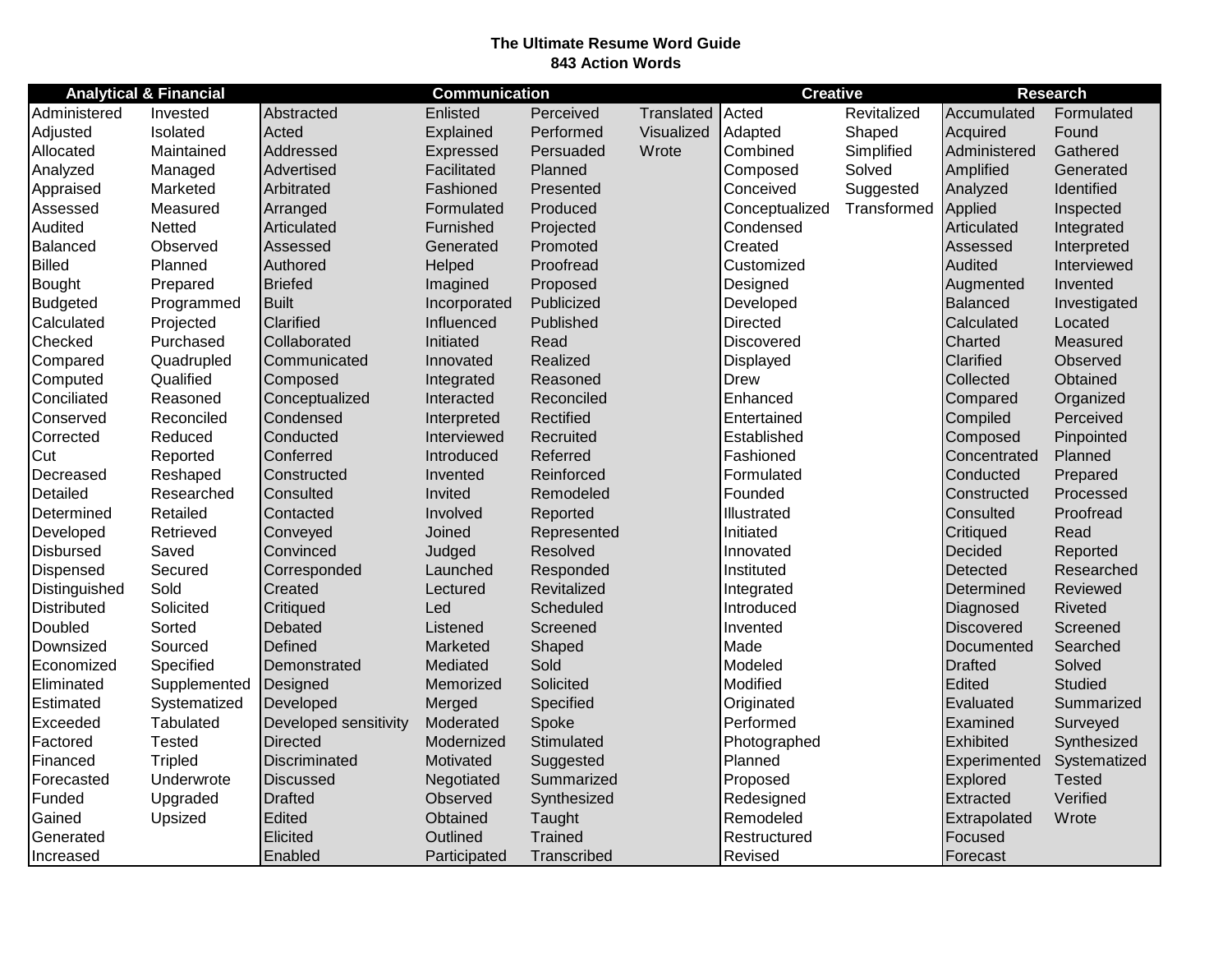## **The Ultimate Resume Word Guide 843 Action Words**

|              |              | <b>Leadership &amp; Management</b> |              | <b>Organizatonal/Planning</b> |           | <b>Sales &amp; Persuasion</b> |            | <b>Detail</b>    | <b>Results</b>   |
|--------------|--------------|------------------------------------|--------------|-------------------------------|-----------|-------------------------------|------------|------------------|------------------|
| Administered | Ensured      | Negotiated                         | Specified    | Approved                      | Updated   | Arbitrated                    | Realized   | Approved         | Accomplished     |
| Advised      | Evaluated    | Operated                           | Sponsored    | Arranged                      | Validated | Catalogued                    | Recruited  | Arranged         | Achieved         |
| Analyzed     | Examined     | Orchestrated                       | Streamlined  | Catalogued                    | Verified  | Centralized                   | Reduced    | Classified       | Acted            |
| Appointed    | Executed     | Ordered                            | Strengthened | Categorized                   |           | Consulted                     | Reported   | Collated         | Advanced         |
| Approved     | Explained    | Organized                          | Supervised   | Charted                       |           | <b>Dissuaded</b>              | Researched | Collected        | Assumed res.     |
| Archived     | Generated    | Originated                         | Taught       | Classified                    |           | Documented                    | Resolved   | Compared         | Attained         |
| Arranged     | Governed     | Overhauled                         | Terminated   | Coded                         |           | Educated                      | Restored   | Compiled         | Awarded          |
| Assigned     | Guided       | Oversaw                            | Trained      | Collected                     |           | Established                   | Reviewed   | Dispatched       | Closed           |
| Attained     | Handled      | Performed                          | Validated    | Compiled                      |           | Expedited                     | Routed     | Enforced         | Collabor. w/     |
| Authorized   | Hired        | Pioneered                          |              | Corrected                     |           | Familiarized                  | Saved      | Executed         | Completed        |
| Catalogued   | Hosted       | Planned                            |              | Corresponded                  |           | Identified                    | Served     | Facilitated      | Contributed      |
| Chaired      | Implemented  | Prepared                           |              | <b>Distributed</b>            |           | Implemented                   | Set goals  | Followed thru    | Decreased        |
| Classified   | Improved     | Presided                           |              | Executed                      |           | Improved                      | Sold       | Implemented      | Delivered        |
| Collated     | Incorporated | Prioritized                        |              | Filed                         |           | Increased                     | Solved     | Inspected        | Demonstrated     |
| Collected    | Increased    | Processed                          |              | Generated                     |           | Influenced                    | Stimulated | Judged           | <b>Discussed</b> |
| Compiled     | Influenced   | Produced                           |              | Incorporated                  |           | Inspired                      | Summarized | Met deadlines    | Earned           |
| Considered   | Initiated    | Promoted                           |              | Inspected                     |           | Installed                     | Surveyed   | Operated         | Eliminated       |
| Consolidated | Inspected    | Provided                           |              | Logged                        |           | Integrated                    | Translated | Organized        | Enlarged         |
| Contracted   | Inspired     | Purchased                          |              | Maintained                    |           | Interpreted                   |            | Processed        | Expanded         |
| Controlled   | Installed    | Recommended                        |              | Monitored                     |           | Investigated                  |            | Purchased        | Expedited        |
| Converted    | Instigated   | Recorded                           |              | Obtained                      |           | Judged                        |            | Recorded         | Improved         |
| Coordinated  | Instituted   | Recruited                          |              | Operated                      |           | Launched                      |            | Responded        | Increased        |
| Counseled    | Instructed   | Redirected                         |              | Ordered                       |           | Lectured                      |            | Retained         | Met deadlines    |
| Cultivated   | Integrated   | Referred                           |              | Organized                     |           | Led                           |            | Retrieved        | Obtained         |
| Decided      | Inventoried  | Regulated                          |              | Prepared                      |           | Liaised                       |            | Systematized     | Participated in  |
| Delegated    | Judged       | Reorganized                        |              | Processed                     |           | Maintained                    |            | <b>Tabulated</b> | Produced         |
| Developed    | Launched     | Replaced                           |              | Provided                      |           | Marketed                      |            | Validated        | Recognized       |
| Designated   | Led          | Represented                        |              | Purchased                     |           | Mediated                      |            |                  | Reduced          |
| Determined   | Lectured     | Responded                          |              | Recorded                      |           | Moderated                     |            |                  | Resolved         |
| Diagnosed    | Listened     | Restored                           |              | Registered                    |           | Negotiated                    |            |                  | Restored         |
| Directed     | Lobbied      | Retrieved                          |              | Reserved                      |           | Obtained                      |            |                  | Solidified       |
| Disproved    | Logged       | Reviewed                           |              | Responded                     |           | Ordered                       |            |                  | Streamlined      |
| Disseminated | Maintained   | Routed                             |              | Reviewed                      |           | Performed                     |            |                  | Strengthened     |
| Documented   | Managed      | Scheduled                          |              | Routed                        |           | Planned                       |            |                  | Transformed      |
| Eliminated   | Mentored     | Screened                           |              | Scheduled                     |           | Processed                     |            |                  | Won              |
| Emphasized   | Merged       | Secured                            |              | Screened                      |           | Produced                      |            |                  |                  |
| Encouraged   | Moderated    | Selected                           |              | Submitted                     |           | Promoted                      |            |                  |                  |
| Enforced     | Monitored    | Served as                          |              | Supplied                      |           | Proposed                      |            |                  |                  |
| Enhanced     | Motivated    | Served on                          |              | Standardized                  |           | Publicized                    |            |                  |                  |
| Established  | Navigated    | Set-up                             |              | Systematized                  |           | Purchased                     |            |                  |                  |